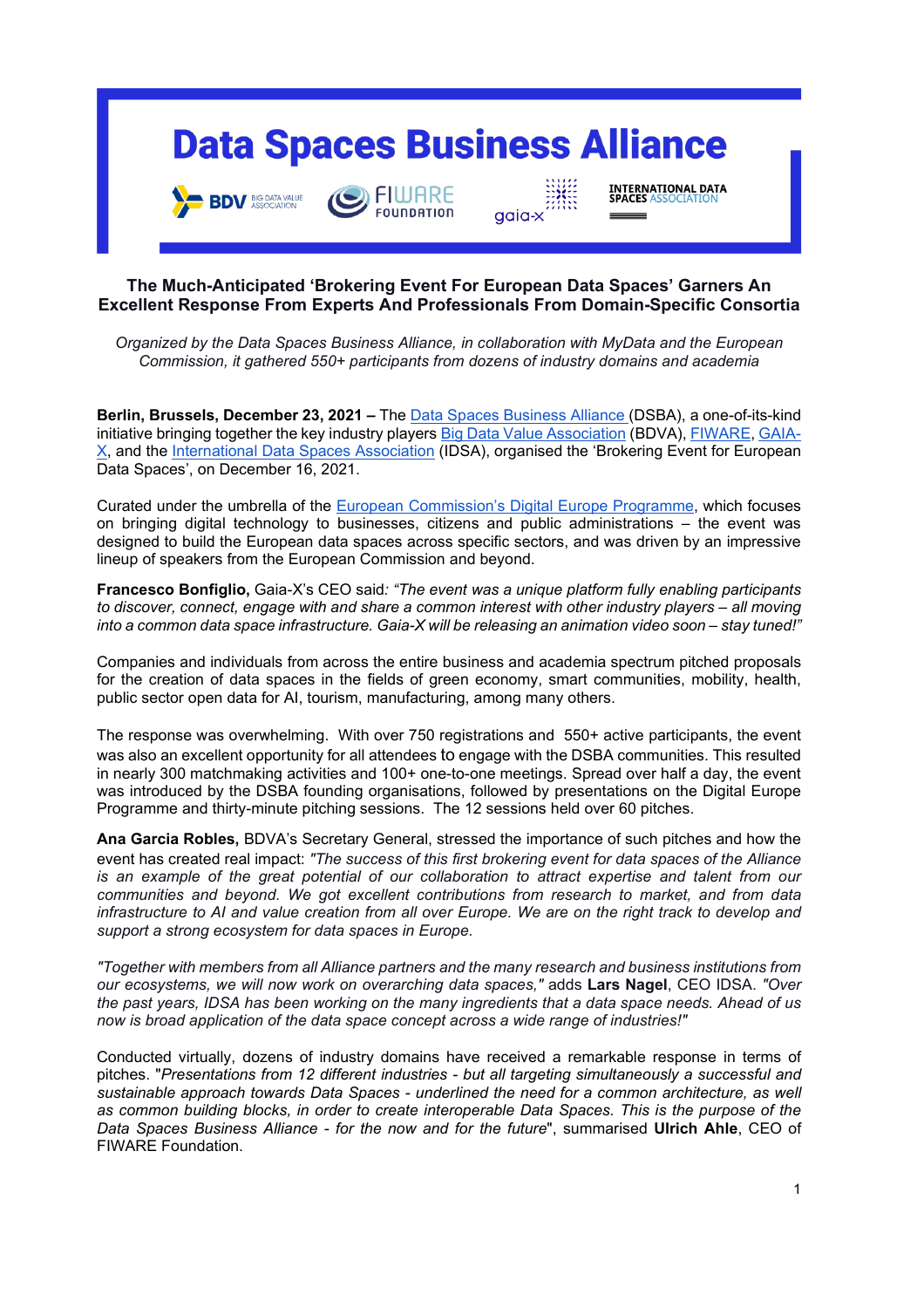## **The power of collaboration:**

The Data Spaces Business Alliance was formally launched in early 2021 to drive the adoption of data spaces across Europe. The Alliance is currently working together in three main areas, namely: technology and architecture, identification and characterisation, and support. Having over 1,000 members combined, the Alliance's founding organisations represent leading key industry players, associations, research organisations, innovators, and policy-makers from local, national, European level, and beyond.

## **About Big Data Value Association (BDVA):**

The [Big Data Value Association –](https://www.bdva.eu/) BDVA (from 2021, DAIRO - Data, AI and Robotics AISBL) is an industrydriven international not-for-profit organisation with more than 240 members all over Europe and a wellbalanced composition of large, small, and medium-sized industries, as well as research and user organisations. BDVA/DAIRO focuses on enabling the digital transformation of the economy and society through data and Artificial Intelligence by advancing in areas such as big data and AI technologies and services, data platforms and data spaces, Industrial AI, data-driven value creation, standardisation, and skills. BDVA/DAIRO has been the private side of the H2020 partnership Big Data Value PPP, it is a private member of the EuroHPC JU and is also one of the founding members of the AI, Data and Robotics Partnership in Horizon Europe.

#### **Press contact:**

Jaakko Karhu BDVA/DAIRO Communications Manager [communications@core.bdva.eu](mailto:communications@core.bdva.eu)

### **About FIWARE Foundation:**

[FIWARE Foundation](https://www.fiware.org/foundation/) is a non-profit organiSation that drives the definition and encourages the adoption of open standards - based on Open Source technologies, reference architectures and over 800 [Smart Data](https://github.com/smart-data-models)  [Models](https://github.com/smart-data-models) - to ease the development of portable and interoperable smart solutions in a faster, easier and affordable way, avoiding vendor lock-in scenarios. Founded in 2016, the foundation has **Atos**, **Engineering**, **NEC**, **Red Hat**, **Telefónica** and **Trigyn Technologies** among its 450+ members. For further information, refer to FIWARE's [Press Kit](https://www.fiware.org/wp-content/uploads/FIWARE_PressKit_English.pdf) and follow FIWARE on [Twitter,](https://twitter.com/FIWARE) [LinkedIn,](https://www.linkedin.com/company/fiware/) and [YouTube.](https://www.youtube.com/user/FIWARE)

## **Press Contact:**

Val De Oliveira Press Officer and Marketing Manager [valdirene.deoliveira@fiware.org](mailto:valdirene.deoliveira@fiware.org)

### **About Gaia-X Association:**

Gaia-X, established in June 2021, is a digital ecosystem self-regulated by its members. The initiative creates an environment where data can be shared and stored under the control of data owners and users with respected rules that make unprecedented opportunities for innovative, data-driven business models and scalable growth. To learn more, click **[here](https://www.data-infrastructure.eu/GAIAX/Navigation/EN/Home/home.html)**.

**Company Name:** Gaia-X European Association for Data and Cloud AISBL **Contact Person:** Dr. Vassilia Orfanou, CMO **Phone:** +306974825327